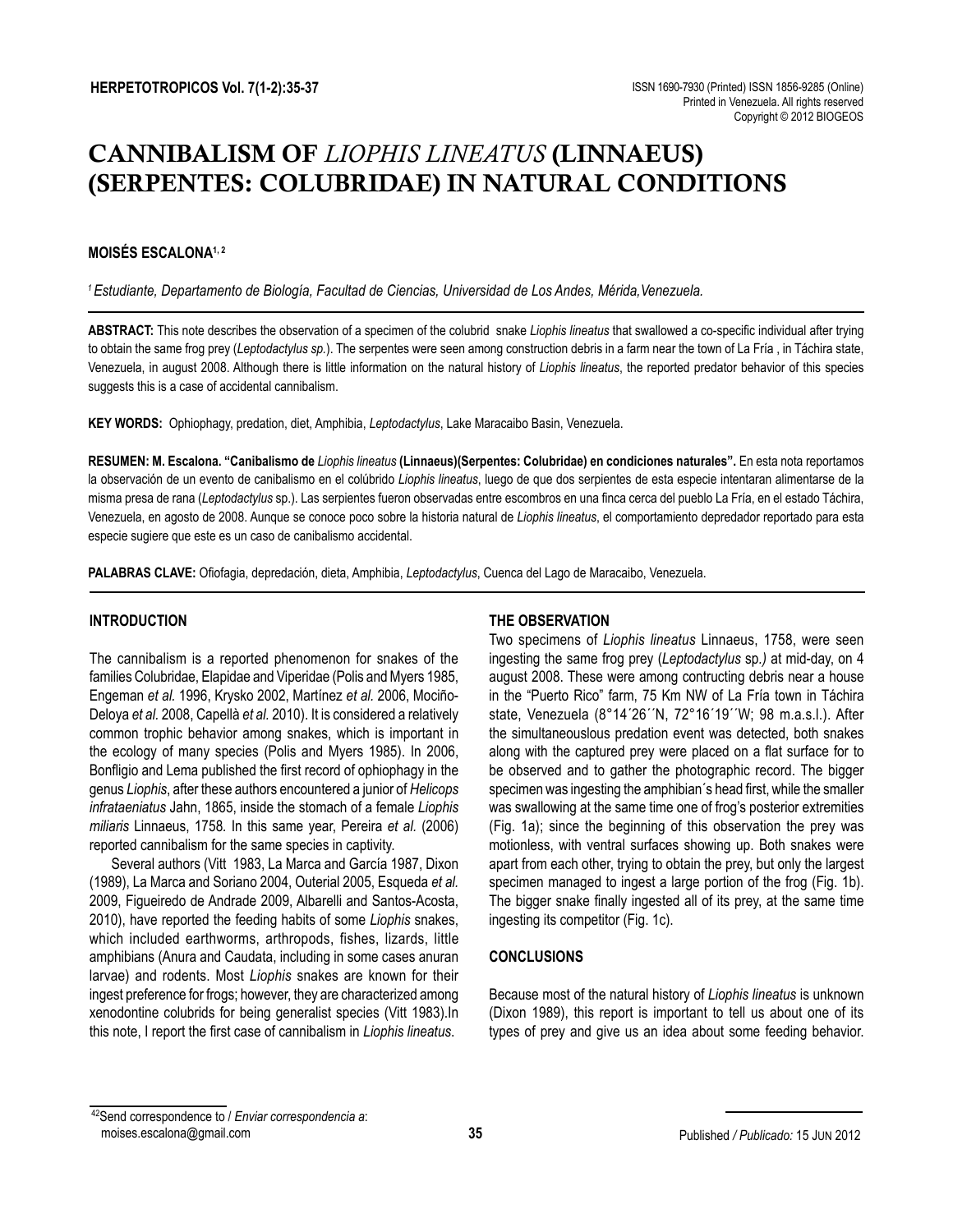

**FIG. 1.** Two *Liophis lineatus* preying upon a *Leptodactylus* frog. (A) Continued predation, after removal from the wild and placing of specimens on a concrete's floor. (B) Bigger Liophis lineatus swallowing a larger portion of its prey. (C) Bigger snake almost totally ingesting the frog and the anterior part of the smaller snake.

*Dos* Liophis lineatus *depredando sobre una rana* Leptodactylus*. (A) Depredación continuada después de remoción desde el campo hasta una placa de concreto. (B) Liophis lineatus más grande ingiriendo una porción mayor de su presa. (C) Culebra de mayor tamaño ingiriendo totalmente la rana y la parte anterior de la serpiente más pequeña.*